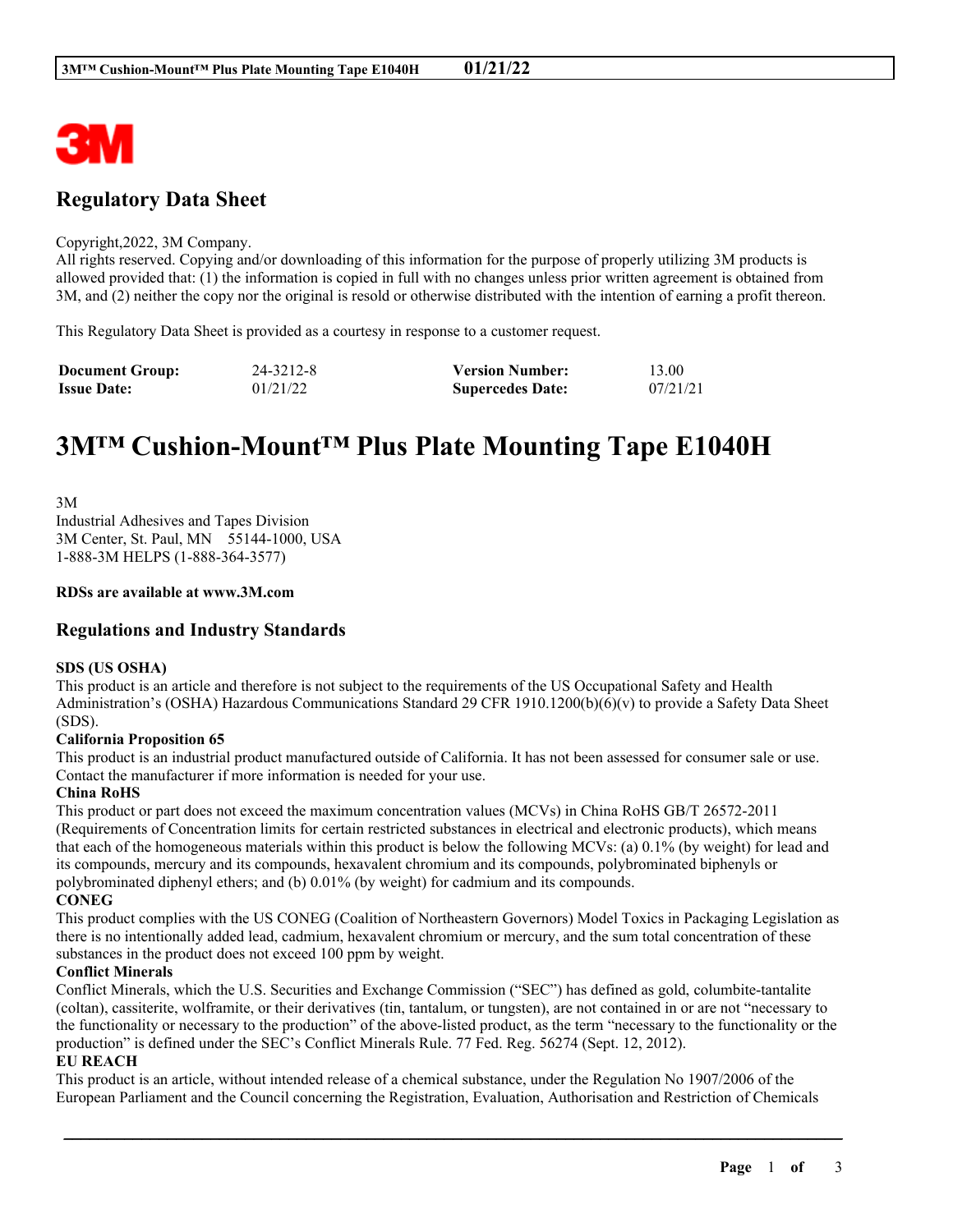(REACH) (refer to REACH, Article 3(3)). It is not a chemical preparation. Therefore, it is not subject to the (pre)-registration or the registration process. It does not require a safety data sheet.

#### **EU REACH**

This product, including any article that the product is composed of, does not contain at greater than 0.1% by weight a Substance of Very High Concern (SVHC) substance identified according to Article 59 of REACH. This declaration reflects the substances on the candidate SVHC list, effective January 2022.

#### **EU RoHS**

This product does not exceed the maximum concentration values (MCVs) set under EU Directive 2011/65/EU (RoHS recast/RoHS 2), as stated in Annex II to that directive. This means that each of the homogenous materials within this product does not exceed the following MCVs: (a) 0.1% (by weight) for lead, mercury, hexavalent chromium, polybrominated biphenyls or polybrominated diphenyl ethers; and (b) 0.01% (by weight) for cadmium.

#### **EU RoHS Phthalates**

This product does not exceed the maximum concentration values (MCVs) for phthalates set under EU Directive 2011/65/EU (RoHS recast/RoHS 2), as amended by EU 2015/863, which applies to finished EEE after July 22, 2019 for Category 1-7, 10- 11 products and after July 22, 2021 for Category 8 and 9 products. This means that each of the homogeneous materials within this product does not exceed the MCV of 0.1% (by weight) for each of the following phthalates: DEHP, BBP, DBP, and DIBP.

#### **Fluorinated Greenhouse Gas**

A Fluorinated Greenhouse Gas (or F-Gas) listed under Annex I and II of Regulation (EU) No 517/2014 of the European Parliament and of the Council of 16 April 2014 is not intentionally added to the product.

## **Sustainability Advantage: Recycled content**

This product does not contain recycled content.

#### **TSCA Section 6**

This product is not known to contain 2,4,6-Tri-tert-butylphenol (CAS 732-26-3).

**TSCA Section 6**

This product is not known to contain Decabromodiphenyl Ether (Deca-BDE) (CAS 1163-19-5).

**TSCA Section 6**

This product is not known to contain Hexachlorobutadiene (HCBD) (CAS 87-68-3).

**TSCA Section 6**

This product is not known to contain Pentachlorothiophenol (PCTP) (CAS 133-49-3).

**TSCA Section 6**

This product is not known to contain Phenol, isopropylated phosphate (3:1) (PIP (3:1)) (CAS 68937-41-7).

\_\_\_\_\_\_\_\_\_\_\_\_\_\_\_\_\_\_\_\_\_\_\_\_\_\_\_\_\_\_\_\_\_\_\_\_\_\_\_\_\_\_\_\_\_\_\_\_\_\_\_\_\_\_\_\_\_\_\_\_\_\_\_\_\_\_\_\_\_\_\_\_\_\_\_\_\_\_\_\_\_\_\_\_\_\_\_\_\_\_

### **Chemicals and/or Compounds of Interest**

**Alkylphenol (AP)** : Not intentionally added. **Alkylphenolethoxylates (APE)** : Not intentionally added. **Antimony and (Sb) Compounds** : Not intentionally added. **Arsenic and (As) Compounds** : Not intentionally added. **Asbestos** : Not intentionally added. **Azocolorants and Azodyes** : Not intentionally added. **Beryllium and (Be) Compounds** : Not intentionally added. **Bismuth and (Bi) Compounds** : Not intentionally added. **Bisphenol A (BPA) (CAS 80-05-7)** : Not intentionally added. **Butyl Benzyl Phthalate (BBP) (CAS 85-68-7)** : Not intentionally added. **Cadmium and (Cd) Compounds** : Not intentionally added. **Chlorinated Paraffins, Short Chain** : Not intentionally added. **Cobalt and (Co) Compounds** : Not intentionally added. **Crystalline Silica** : Not intentionally added. **Decabromodiphenyl Ether (Deca-BDE) (CAS 1163-19-5)** : Not intentionally added. **Di(2-Ethylhexyl) Phthalate (DEHP) (CAS 117-81-7)** : Not intentionally added. **Dibutyl Phthalate (DBP) (CAS 84-74-2)** : Not intentionally added. **Diisodecyl Phthalate (DIDP)** : Not intentionally added. **Diisononyl Phthalate (DINP)** : Not intentionally added. **Di-n-Octyl Phthalate (DNOP) (CAS 117-84-0)** : Not intentionally added.